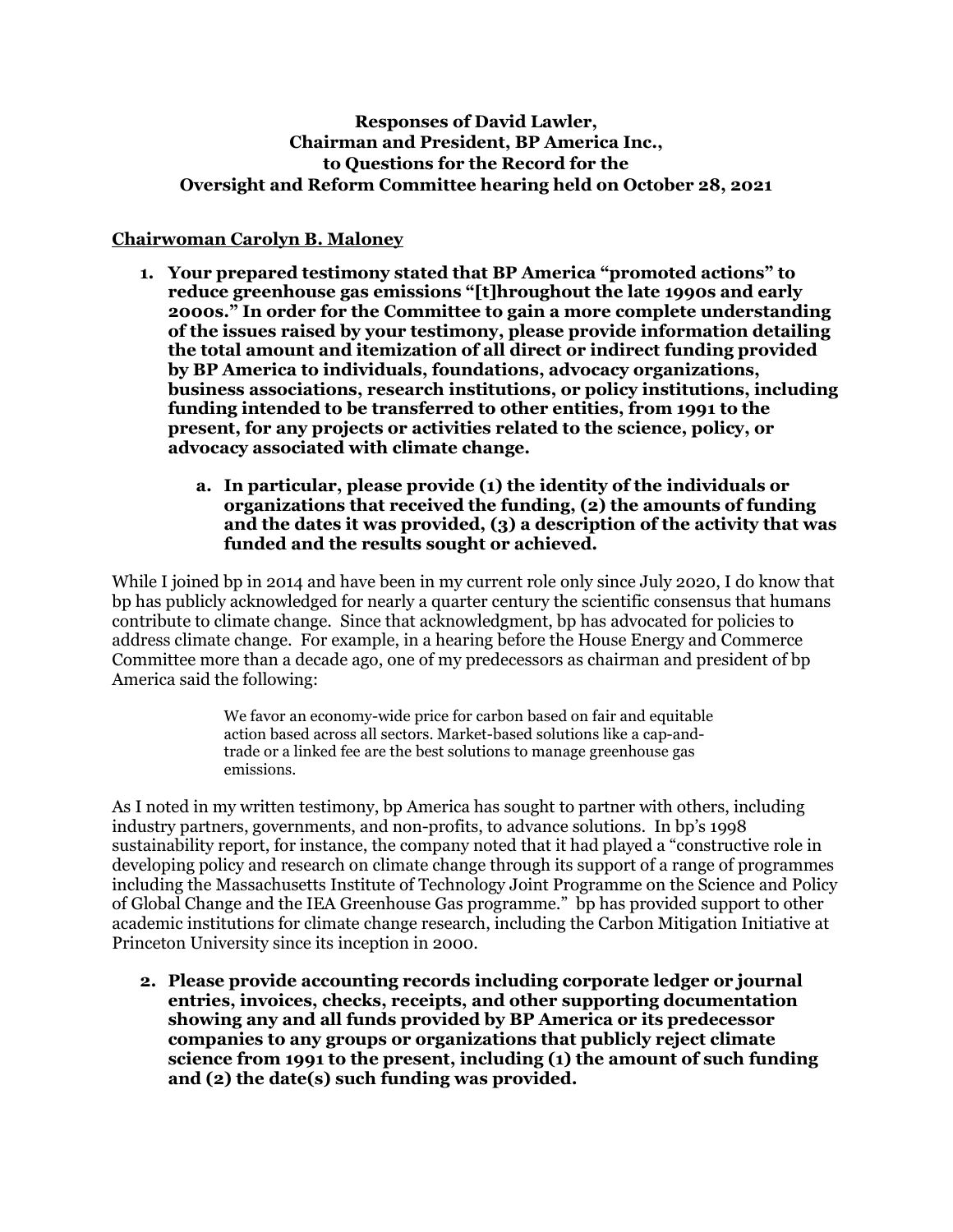Again, I have been in my current role since July 2020. I am not aware of bp America providing funding to any "groups or organizations that publicly reject climate science" during that time.

- **3. Has BP America taken any actions to protect BP America's facilities, assets, or operations from the impacts of climate change since the publication of the first assessment report of the Intergovernmental Panel on Climate Change in 1990?** 
	- **a. Please provide a list of (1) each action taken, (2) the date the action was taken, (3) the amount of warming and associated environmental changes the action was meant to prepare for, and (4) the amounts expended for each action.**

bp's U.S. businesses are expected to manage risks to their assets, which include adapting them to changing conditions including those that might be influenced by climate change, as they consider necessary.

- **4. You testified that you have "stopped all reputational advertising at BP."** 
	- **a. Please provide BP America's definition of "reputational advertising" and the annual amounts of money spent by your company on reputational advertising since the year 1990, including an itemized list of the amounts spent on each campaign.**
	- **b. Please provide an explanation of when and why your company ceased reputational advertising.**

In February 2020, bp announced that, in support of its net zero ambition, it would end corporate reputation advertising campaigns, except to the extent such advertising pushes for progressive climate policy, communicates bp's net zero ambition, invites ideas, or builds collaborations. Ending general corporate reputation advertising campaigns is a component of bp's aim to advocate more actively for policies that support net zero, including carbon pricing, and is intended to allow the company to redirect resources to promote such policies. The announcement referred to a specific advertising campaign, the "Possibilities Everywhere" campaign, as an example of corporate reputation advertising that would end. bp will continue to advertise its products, services, and partnerships.

# **Chairman Ro Khanna**

- **1. In your written testimony to the Oversight Committee, you asserted "bp was among the first major oil and gas companies to publicly recognize the scientific consensus about the human contribution to climate change." To further shed light on BP's knowledge of the effect of climate change, please provide all internal memoranda, analyses, and reports prepared by or on behalf of BP or its predecessor companies from 1991 to the present, that:** 
	- **a. Contain predictions of possible negative impacts of climate change or global warming on the planet, humans, or the company's business activities; or**
	- **b. Evaluate the veracity or scientific validity of public-facing BP statements related to the reality or effect of climate change or global**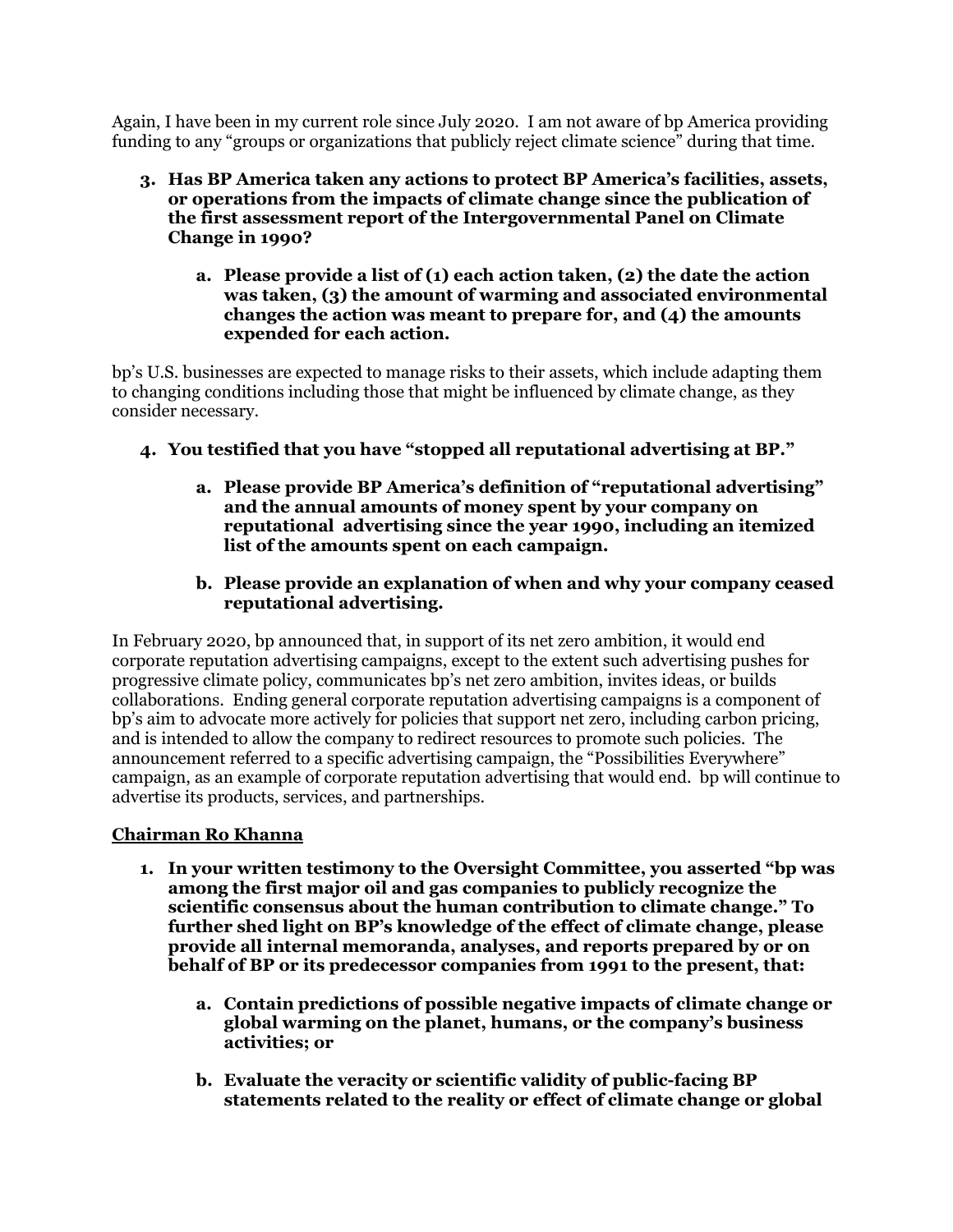#### **warming on the planet, the human race, or the company's business activities.**

While I have been in my current role only since July 2020, I know that bp has publicly acknowledged for nearly a quarter century that humans contribute to climate change. bp America will continue to work with the Committee and Subcommittee to produce documents covered by the extensive subpoena dated November 2, 2021.

**2. For the same reasons, please provide all documents from 1991 to the present related to concerns or objections raised by BP employees or board members about the veracity or scientific validity of public-facing BP statements related to the reality or effect of climate change or global warming on the planet, humans, or the company's business activities.** 

Among the great many bp employees, it is nearly certain that some have had views that differ from the company and its management on a range of issues, including bp's longtime recognition of the human role in climate change and support for policies to address it. bp America will continue to work with the Committee and Subcommittee to produce documents covered by the subpoena dated November 2, 2021.

- **3. Mr. Lawler, in your statement to the committee, you claim, "BP was among the first of the major energy companies to recognize the challenge of climate change in 1997." Yet, as the hearing made clear, the oil and gas industry's internal understanding of climate change dates back far earlier, to the 1970s at the latest.** 
	- **a. When did BP first start to study climate change and its potential impacts?**
	- **b. When did BP first adapt or modify any projects, facilities, or operations to protect the company from potential impacts of climate change?**
	- **c. Has the company ever incorporated climate projections in decisions on exploration and development of oil and gas resources? If so, when did BP first start doing so?**

I have been in my current role only since July 2020, but I do know that, as your question notes, the then-CEO of bp, John Browne, made a watershed speech in 1997 recognizing "an effective consensus among the world's leading scientists and serious and well informed people outside the scientific community that there is a discernible human influence on the climate, and a link between the concentration of carbon dioxide and the increase in temperature." I understand that before that time scientists and organizations, including the Intergovernmental Panel on Climate Change, studied climate change and its potential impacts and published reports on these topics. While bp America has supported climate change research at institutions such as the Carbon Mitigation Initiative at Princeton University, I am not aware of any original, independent climate change research conducted by bp America.

In February 2020, bp announced its net zero ambition, which was designed to be consistent with the Paris Agreement. I understand that the Paris Agreement framework was itself based on climate projections. As part of the strategy to achieve the net zero ambition, bp announced that by 2030 it expects to reduce its upstream oil and gas production by 40 percent from 2019 levels.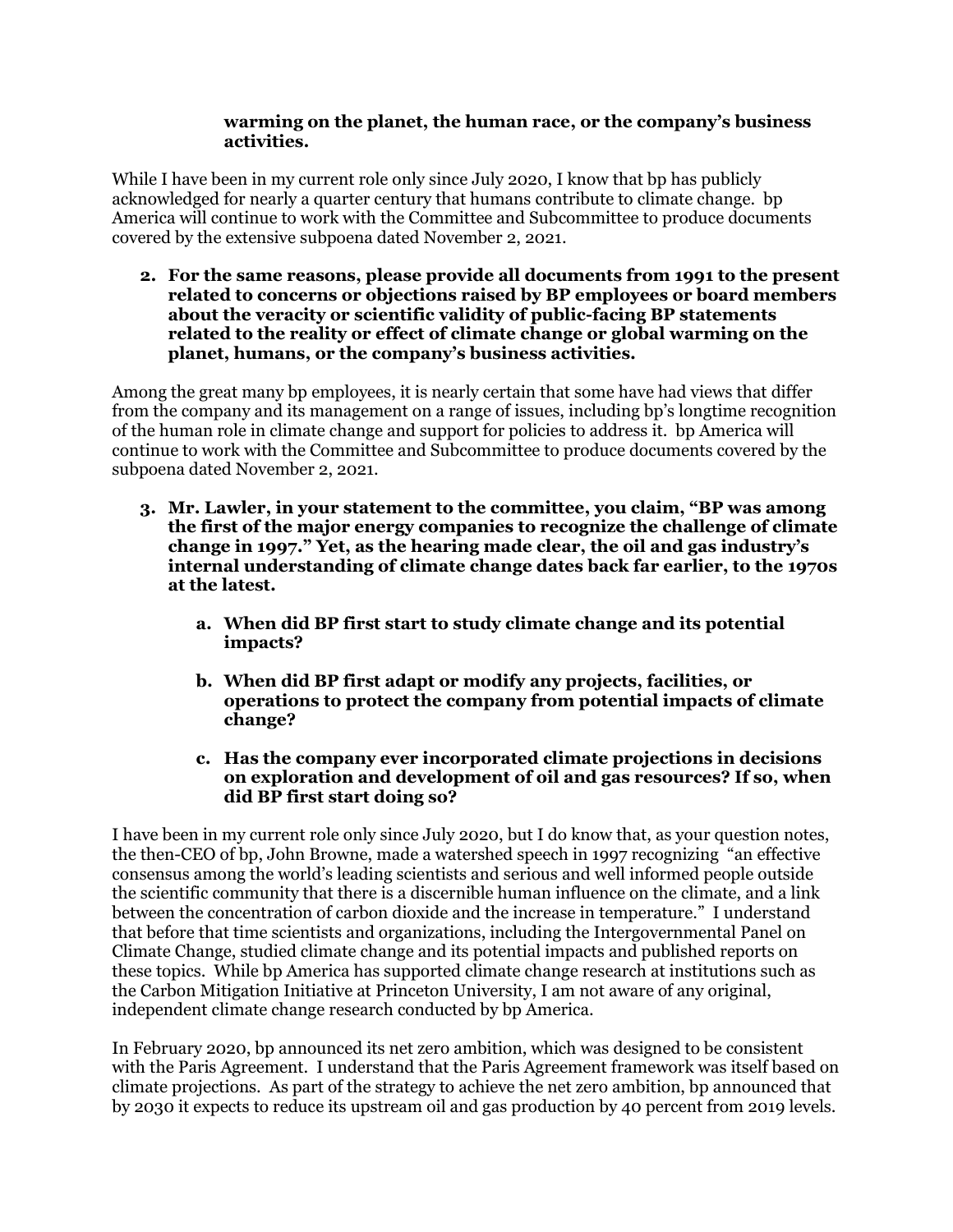bp also announced that it would no longer explore for oil in countries where it does not already have upstream operations.

bp's U.S. businesses are expected to manage risks to their assets, which include adapting them to changing conditions including those that might be influenced by climate change, as they consider necessary.

- **4. In your testimony, you stated that "[w]e have stopped all reputational advertising at BP." In order for the committee to understand the significance of this corporate policy, please provide answers to the following questions.** 
	- **a. What are the nature and extent of previous reputational advertising efforts at BP?**
	- **b. Please provide descriptions of your corporate reputational advertising campaigns from 1990 to the present, including their extent, focus, intent, the public relations (PR) firms utilized to carry out these campaigns, and their costs, including descriptions of the major categories of spending, the contracts involved in these campaigns, and any correspondence or materials related to these campaigns.**
	- **c. What are the nature and extent of any ongoing reputational campaigns?**
	- **d. How do reputational advertising campaigns fit into the overall political and business strategy of BP? Why did BP decide to stop all reputational advertising?**

Since February 2020, bp has had a policy of not engaging in general corporate reputation advertising campaigns, except to the extent such advertising advocates for progressive climate policy, communicates bp's net zero ambition, invites ideas, or builds collaborations. The announcement referred to a specific advertising campaign, the "Possibilities Everywhere" campaign, as an example of corporate reputation advertising that would end under the policy. The continuation of advertising that advocates for progressive climate policy, communicates bp's net zero ambition, invites ideas, or builds collaborations will play a key role in bp's aim to help the world get to net zero by advocating more actively for policies that support net zero, including carbon pricing. bp will also continue to advertise its products, services and partnerships.

- **5. In 2019, BP launched its largest campaign in over a decade, Possibilities Everywhere, with PR firms Ogilvy & Mather, Purple Strategies, and Mindshare Media. The campaign ended in 2020 after Client Earth filed a legal complaint against BP in the UK, saying that it misled customers.** 
	- **a. How much money was paid to WPP, PLC firms (Ogilvy, Purple Strategies, and Mindshare Media) for Possibilities Everywhere?**
	- **b. Did the aforementioned PR firms discuss with BP using renewable energy imagery and messages in Possibilities Everywhere? What were the promised deliverables of this strategy?**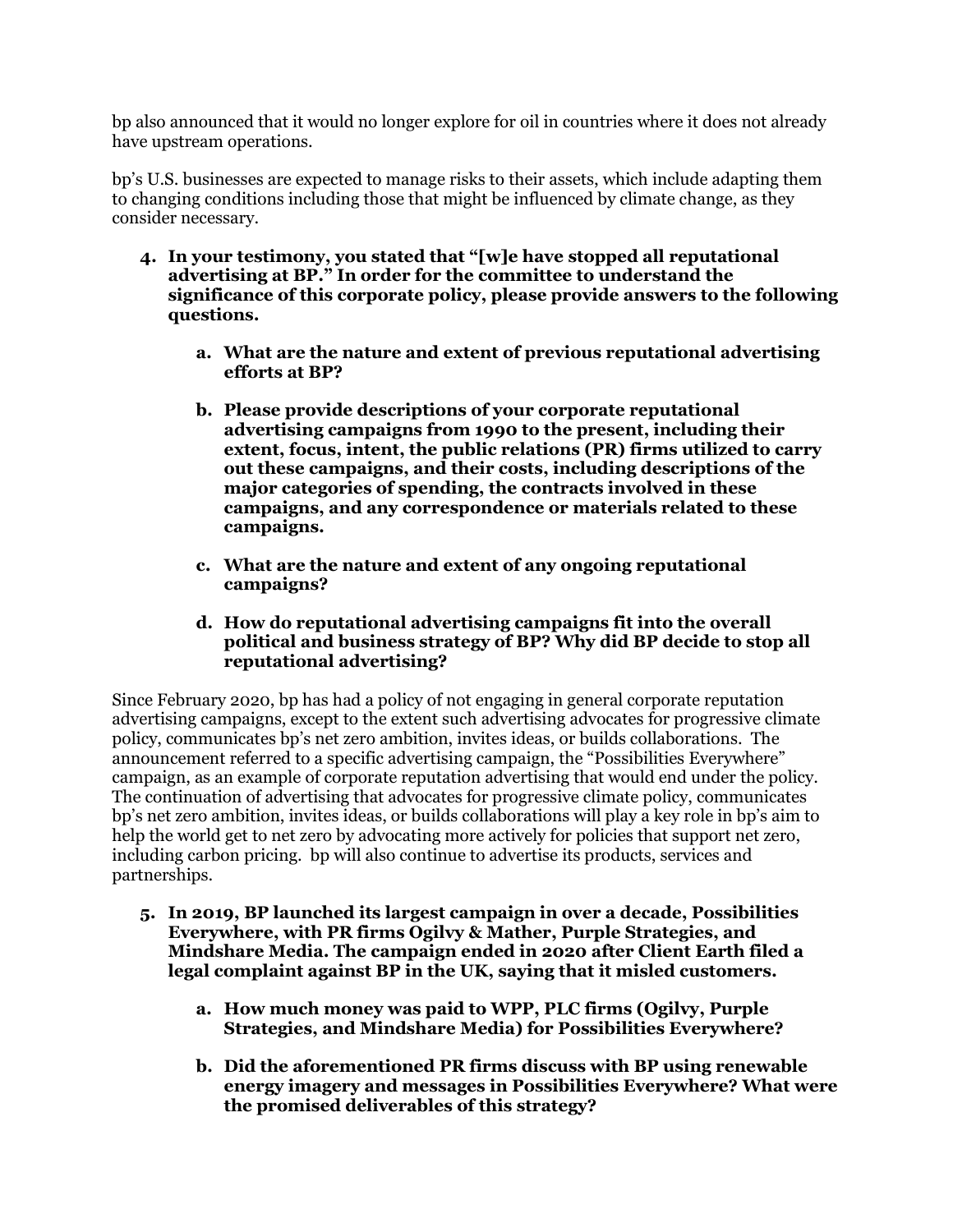**c. In May 2021, BP successfully defeated a resolution demanding greater attention to climate change goals led by Follow This, a Dutch shareholder activist group. Did Ogilvy, Purple Strategies, or Mindshare Media assist with the campaign to defeat Follow This's resolution?** 

I have been in my current role since July 2020. The "Possibilities Everywhere" campaign was launched in early 2019 and ended in February 2020, when, in support of its net zero ambition, bp announced that it would end corporate reputation advertising campaigns, except to the extent such advertising pushes for progressive climate policy, communicates bp's net zero ambition, invites ideas, or builds collaborations. I was not involved in designing or executing the Possibilities Everywhere campaign.

I was also not involved in discussions regarding the shareholder resolution offered by Follow This. bp's board of directors explained in the Notice of bp Annual General Meeting 2021 that while it "welcome<sup>[d]</sup> the expression of support from Follow This for bp's net zero ambition, targets and aims and agree[d] on the need to meet the goals of Paris," the "resolution would have a negative impact on bp's ability to deliver its Paris-consistent strategy and value for shareholders."

- **6. In 2019, an IRS inspector general investigation revealed that ten taxpayers claimed 99.9% of the 45Q tax credits between 2010 and 2019. The investigation also revealed that for TYs 2010 through 2019, a total of \$893,935,025 (87 percent) worth of I.R.C. § 45Q credits were claimed by these 10 taxpayers when they were not in compliance with the EPA [Environmental Protection Agency] (i.e., they did not have an approved MRV Plan in place at the time the credit was claimed).** 
	- **a. Did your company claim 45Q tax credits between 2009 and 2018?**
	- **b. How much did your company accrue in 45Q tax credits annually during that period? And for the period as a whole?**
	- **c. Please submit the corresponding monitoring, reporting, and verification plan approved by the Environmental Protection Agency (EPA).**
	- **d. During this time, was the company aware that 87% worth of I.R.C. § 45Q credits were claimed by taxpayers when they were not in compliance with EPA?**
	- **e. What percentage of the 45Q tax credits your company claimed/accrued during that period were for captured carbon (di)oxide used in enhanced oil or natural gas recovery? How much does that amount to in total credit value?**
	- **f. Have you repaid any claimed credits (due to leakage or intentional removal?**

My understanding is that bp did not claim I.R.C. § 45Q tax credits between 2009 and 2018. I do not know the proportion of I.R.C. § 45Q tax credits that were claimed by taxpayers not in compliance with Environmental Protection Agency standards during that time.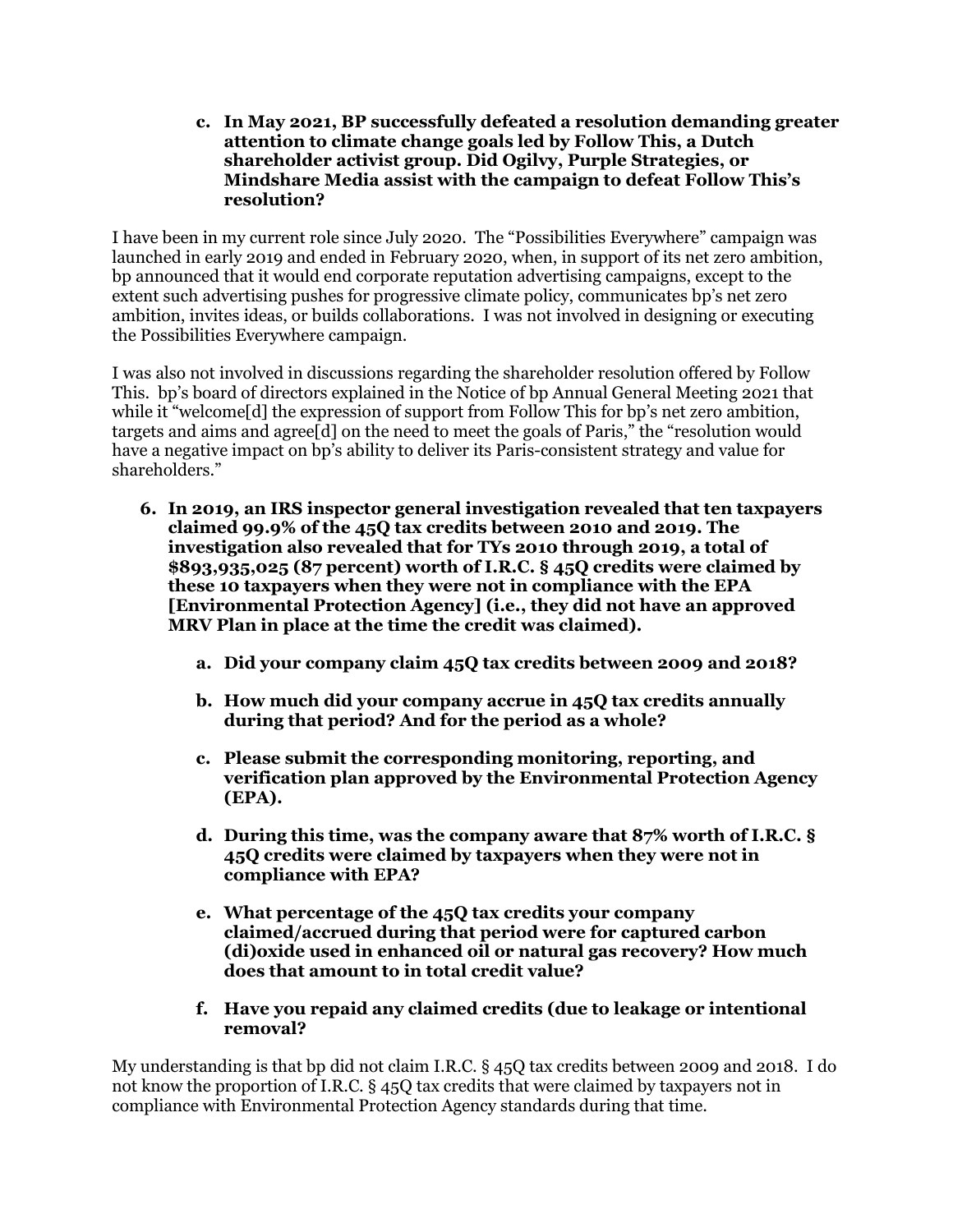## **Rep. Cori Bush**

## **1. Did you know before 1988 that communities of color would be hit earliest and disproportionately hard by climate change? Before 1980?**

I have been in my current role only since July 2020. bp recognizes that climate change policies and regulations should fully and fairly consider the universe of effects, including the impact that climate change may have on frontline communities.

## **2. Do you have modeling that has not been shared that suggests that certain places would and will flood and burn?**

To my knowledge, bp America has never developed a climate model suggesting that certain geographical areas would "flood and burn." I understand, however, that the IPCC and others have released studies indicating that the effects of climate change may vary by location depending on specific geographic characteristics.

## **3. Is an oil refinery more likely to be sited in a predominantly Black or a predominantly white community?**

bp operates three refineries in the United States. The Toledo refinery, which is located in Toledo, Ohio, and is operated as part of a joint venture with Cenovus Energy, was built in 1919. The Whiting refinery, which is located in Whiting, Indiana, was built in 1889. The Cherry Point refinery, which is located in Whatcom County, Washington, and is the newest of the three, was built in 1971. Although the three refineries were all built well before I started at bp America, my understanding is that locations of refineries were generally chosen based on operational considerations, such as proximity to navigable waterways. I cannot speak to the choice of location of refineries owned by other companies.

## **4. Have you ever targeted people of color with marketing campaigns concerning climate change and energy of any sort?**

bp's branded gasoline is sold through a network of independently operated gas stations that serve people across the nation. My understanding is that bp's U.S. marketing campaigns are designed to reach consumers interested in its products.

# **Rep. Ayanna Pressley**

#### **1. Please provide the annual dollar amount and percentage of revenue allocated to and expended on training and up-skilling workers for a net-zero economy, with specific attention to jobs in the renewable energy sector, since 2015.**

Ongoing employee training and upskilling are vital for bp to meet the opportunities of a net-zero economy. bp aims to provide its people with the skills they need for their current roles and for the energy transition. For instance, bp introduced the Digital Skills Academy to train employees on the technical skills driving the transformation of bp.

bp plans to double its investment in low-carbon and sustainability training in 2022. bp also expects to increase its partnerships with government bodies and institutions to support skill development for the renewable energy sector.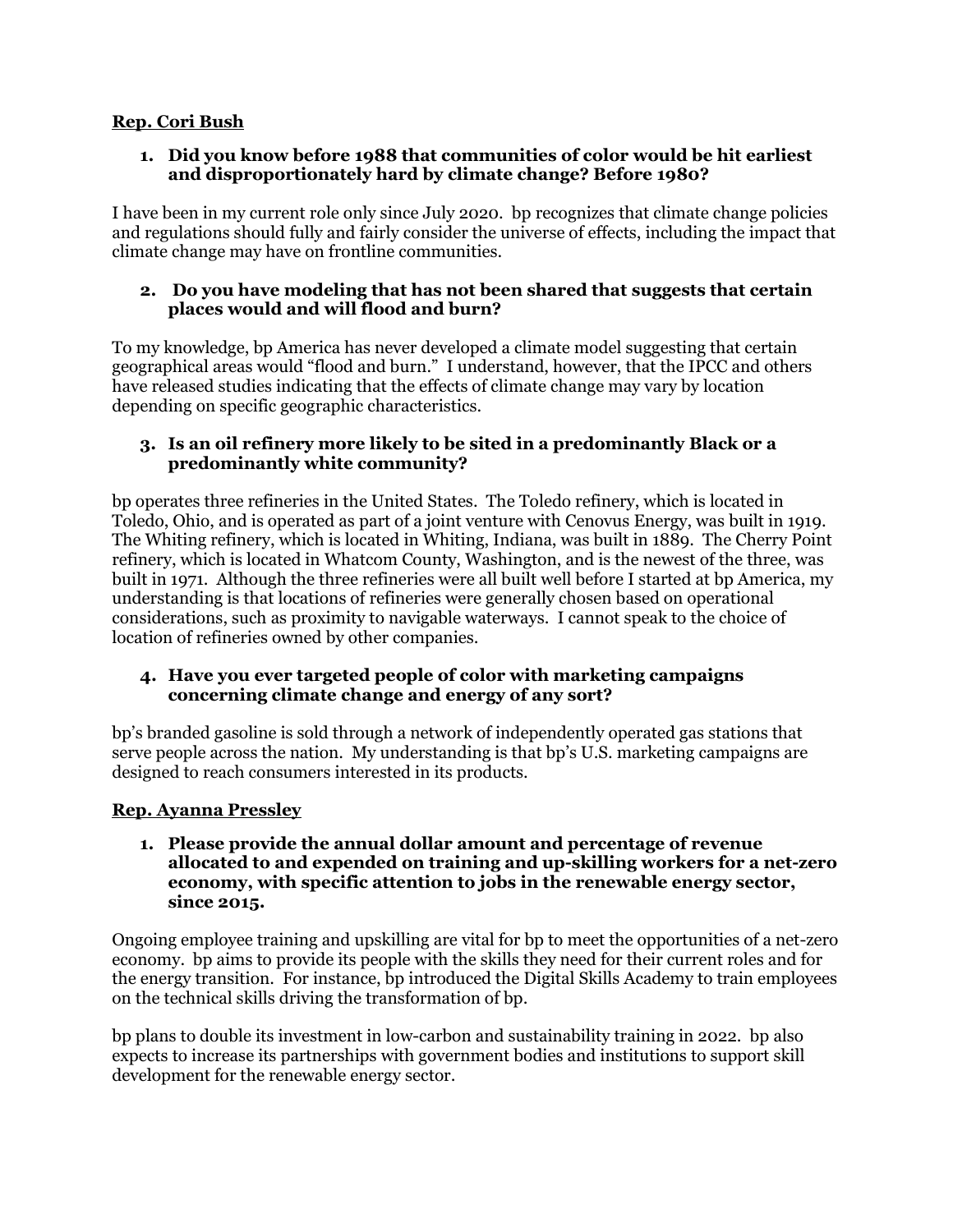#### **Rep. Mike Quigley**

**1. In January of this year, Total, the French multinational fossil fuel company, withdrew from the American Petroleum Institute (API) because of the organization's support for weakening methane emissions standards, opposition to electric vehicles, and other issues.** 

**Your company's association with API has the appearance of undermining more forward-looking stances you may have publicly taken. In your written testimony, you nodded to differences you have with trade associations such as API.** 

- **a. Please characterize your relationship with API and what you expect of API in terms of public policy advocacy.**
- **b. Specifically, what are the differences between your company and API on climate policy?**
- **c. What specific actions are you taking to encourage API to take meaningful policy stances to combat climate change?**

API is the only national trade association in the United States that represents members from across all parts of the oil and natural gas industry. bp America participates in API policy and technical committees and is represented on its board of directors and executive committee. API does much more than policy advocacy. API is the major standard-setting organization for the industry in many key areas, including safety, design, materials, fuels, and emissions. API's programs play an important role in developing and improving safety practices across the industry.

bp America recognizes that API, as a trade association, represents members with a range of interests and views, and its membership in a trade association does not mean that it is aligned with that association on every issue. bp has long advocated for climate action and, when bp differs with an organization, including API, on the issue, it seeks to influence the organization's position from within. bp may also publicly dissent or leave a trade association if there is a material misalignment on a high-priority policy issue.

In February 2020, bp released a public report assessing its alignment with its trade associations on climate policies. The report identified that bp and API were, at the time, partially aligned on climate policy and specifically noted that API's opposition to the direct federal regulation of methane emissions was contrary to bp's position. In May 2021, bp provided an update on its alignment with API. The report noted that bp has "consistently and strongly made the case for API to advocate for more progressive climate policies" and "pushed this issue with API at all levels – from working groups and standing committees to the chief executive and executive committee." Following advocacy from bp, API announced its support for direct federal regulation of methane emissions.

**2. The Department of Defense (DOD) refers to climate change as a "threat multiplier," and recent reports from the Department of Homeland Security, the Intelligence Community, the National Security Council, and the armed services outline the emerging threat of climate change and its ability to wreak economic havoc and destabilize regions, initiate and fuel conflicts, and help foment violence.**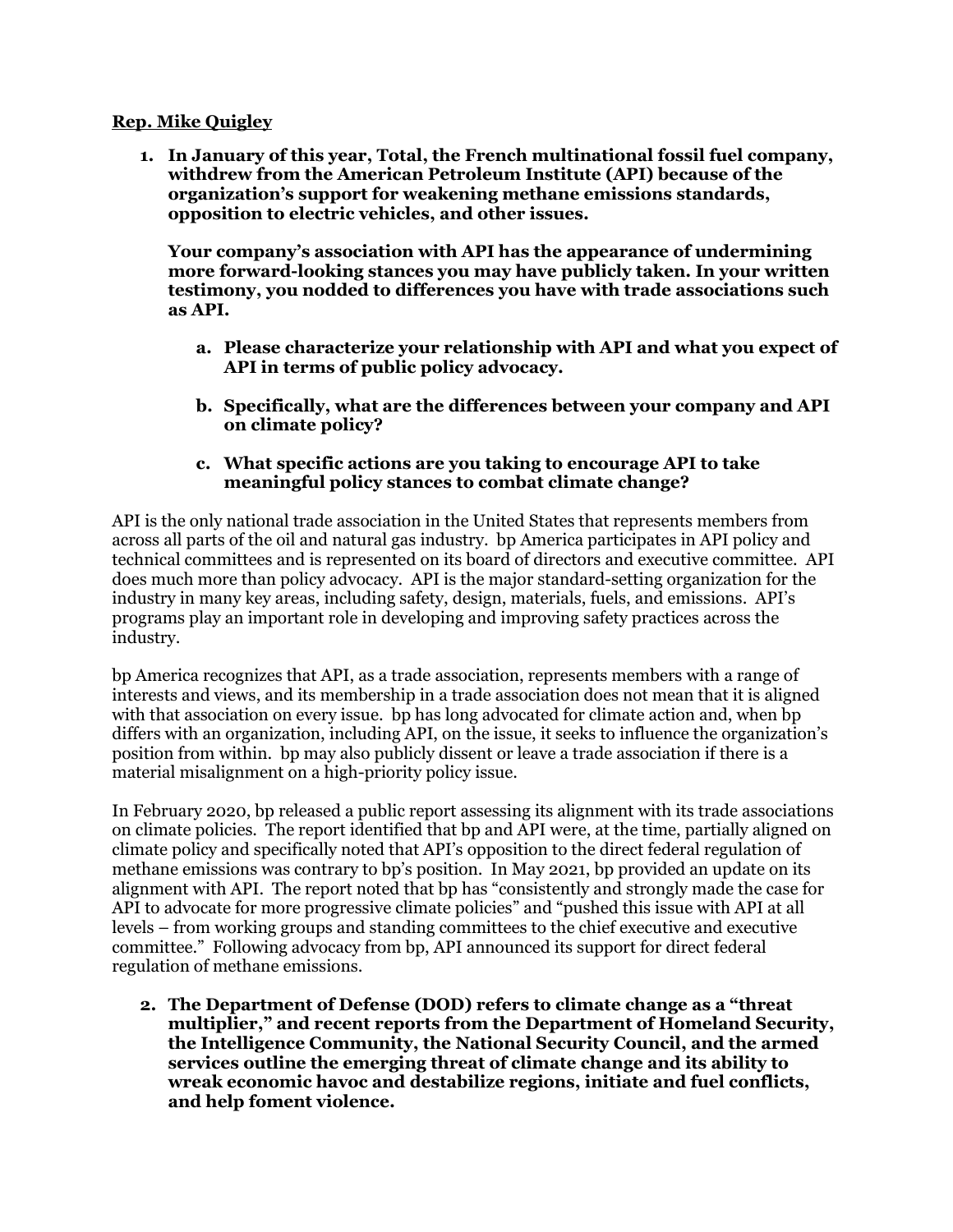**DOD has highlighted the emergence of the increasingly accessible Arctic as a new geopolitical theater. It has also noted the increased strain on the budget and personnel of the National Guard wrought by the transformation of "wildfire season" into "wildfire year."** 

**While Exxon's internal reports confirmed human-caused global warming, it publicly took the opposite view, with a 2017 study of Exxon's communications concluding that the company systematically misled nonscientific audiences about climate science. Shell, meanwhile, in 1994 suggested that policymakers focus on the "weakness in climate science." And API funded an infamous and scientifically questionable 2003 climate study that downplayed the magnitude and scope of climate change. All the while, the consensus of climate scientists was that climate change is real, it is human caused, and it will have catastrophic consequences.** 

- **a. Would it be appropriate for the U.S. to treat this disinformation campaign as an active and ongoing threat to national security?**
- **b. How should Congress, the military, and the rest of the executive branch respond to the wealth of information that has come to light on this subject?**

I cannot speak for other organizations. I do know that bp recognizes that the world's carbon budget is finite, and in February 2020, announced the ambition to get to net zero by 2050 or sooner and to help the world get there as well. This ambition includes a number of aims, including more actively advocating for policies that support net zero, including carbon pricing, and to be recognized as an industry leader for the transparency of its reporting.

bp has long been an industry leader in acknowledging that humans contribute to climate change and that it is important to act on it. Nearly 25 years ago, bp's then-CEO John Browne recognized the effective scientific consensus that "there is a discernible human influence on the climate, and a link between the concentration of carbon dioxide and the increase in temperature." He also noted that the "prediction of the IPCC is that over the next century temperatures might rise by a further 1 to 3.5 degrees centigrade, and that sea levels might rise by between 15 and 95 centimetres."

**3. Seventeen miles southeast of downtown Chicago, BP operates the Whiting Refinery, one of the largest refineries in the U.S.** 

**In 2012, BP had to pay an \$8 million penalty and spend \$400 million on pollution controls due to the emissions from Whiting. BP and the Whiting Refinery had violated Clean Air Act requirements in connection with construction and expansion of the refinery, as well as parts of a 2001 consent decree that covered all of BP's refineries.** 

**Earlier this year, a District Court judge ruled that BP repeatedly violated limits on emissions, specifically particulate air pollution. Between 2015 and 2018, BP conducted nine emissions tests and failed all nine, demonstrating that Whiting was introducing particulate emissions into Chicago's air.** 

**These emissions can cause serious health problems in the surrounding communities. Whiting Refinery's neighbors, as in the case of many**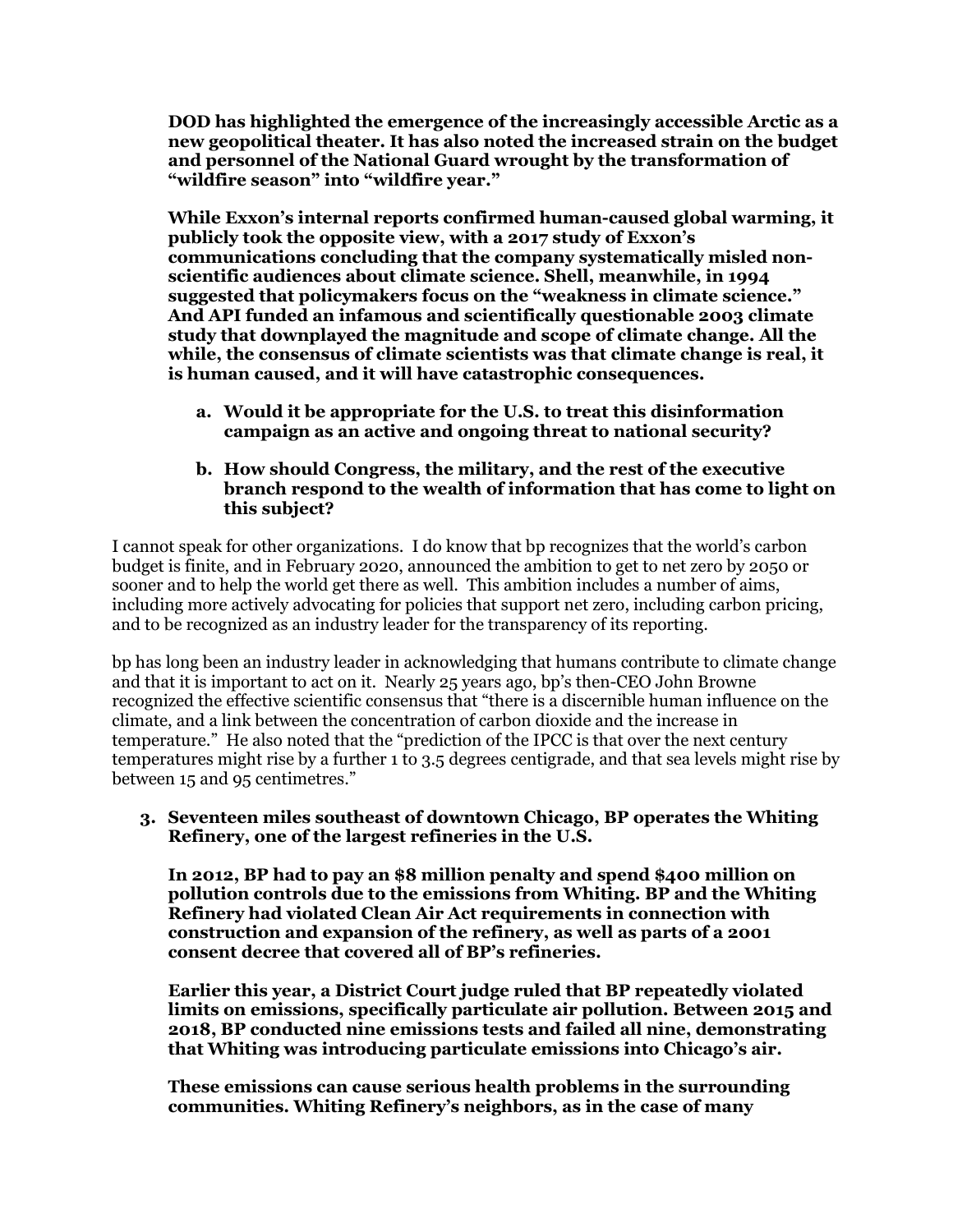**refineries around the U.S., are predominantly marginalized populations without the same resources to fight pollution in their communities that wealthier people have.** 

- **a. What are BP's plans for addressing the health effects of its presence in communities like the one in which the Whiting Refinery is located?**
- **b. Are people in those communities owed assistance from BP to compensate for the effects that their proximity to the refinery and their exposure to emissions have on them?**
- **c. What improvements is BP making to the Whiting Refinery to reduce its impact on surrounding communities and comply with emissions standards?**
- **d. When did BP start making these improvements?**
- **e. When did BP's executives know that particulate pollution is harmful to human health?**
- **f. Why are these improvements not complete?**
- **g. When will these improvements be complete?**

### **h. Why did BP not take immediate action to comply with emissions standards after its first failed emissions test in 2015?**

bp is committed to safe, reliable, and compliant operations. The Whiting refinery applied for a new permit for the units that emitted particulate matter and received that permit in 2021 after detailed consideration by state and federal regulators. The refinery is adhering to the particulate matter limits in that permit. The refinery is committed to compliance and also to being a good partner to the communities that surround it. I understand that my team has reached out to your staff to discuss these issues with you more fully.

#### **Rep. Ilhan Omar**

- **1. In 1998, a "Global Climate Science Communication Team" wrote a memo that stated that "Victory Will Be Achieved When" the "[m]edia" and "[a]verage citizens 'understand' (recognize) uncertainties in climate science." The plan's architects were Exxon, Chevron, API, utilities, and various front groups like the Advancement of Sound Science Coalition. BP was—and is—a member of API.** 
	- **a. Did BP, or any of its subsidiaries, ever work together with other companies in the oil and gas industry to develop public relations strategies related to climate change?**
	- **b. Has BP, or any of its subsidiaries, ever strategized or sought, either directly or through third-parties, to emphasize, exaggerate, or otherwise focus public attention on uncertainties concerning climate science, its interpretation, or its implications?**